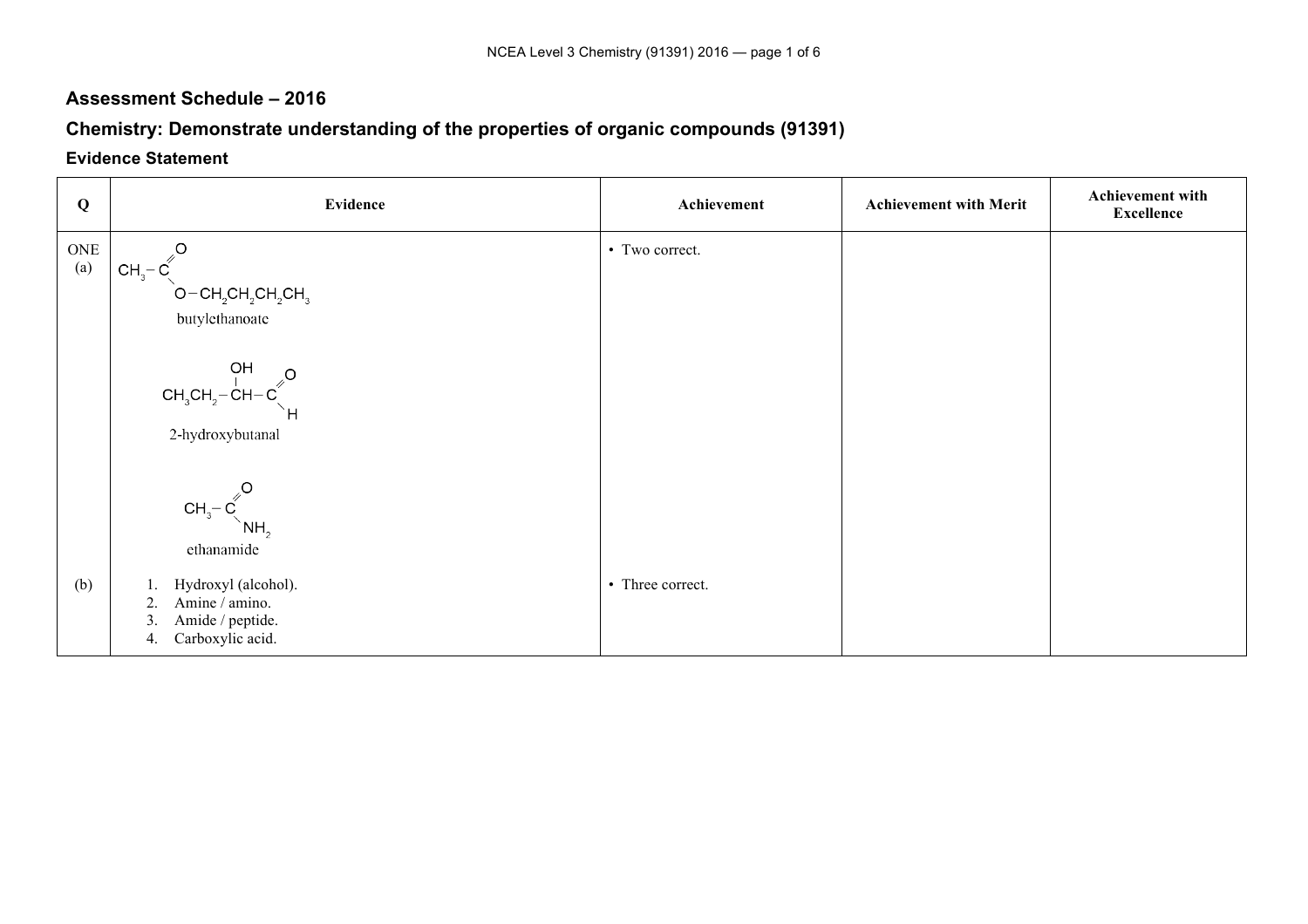| (c)(i) | $\begin{array}{c c}\n\downarrow & \downarrow & \downarrow \\ C & C & \downarrow & \downarrow \\ \downarrow & \downarrow & \downarrow & \downarrow \\ \downarrow & \downarrow & \downarrow & \downarrow \\ \downarrow & \downarrow & \downarrow & \downarrow \\ \downarrow & \downarrow & \downarrow & \downarrow \\ \downarrow & \downarrow & \downarrow & \downarrow \\ \downarrow & \downarrow & \downarrow & \downarrow \\ \downarrow & \downarrow & \downarrow & \downarrow \\ \downarrow & \downarrow & \downarrow & \downarrow \\ \downarrow & \downarrow & \downarrow & \downarrow \\ \downarrow & \downarrow & \downarrow & \downarrow \\ \downarrow & \downarrow & \downarrow & \downarrow \\ \downarrow & \downarrow & \down$ | • Attempts to draw two 3-D<br>structures but with careless error<br>OR.<br>ONE correct 3-D structure. | • TWO correct 3-D images.                                                                                          |                                                              |
|--------|-----------------------------------------------------------------------------------------------------------------------------------------------------------------------------------------------------------------------------------------------------------------------------------------------------------------------------------------------------------------------------------------------------------------------------------------------------------------------------------------------------------------------------------------------------------------------------------------------------------------------------------------------------------------------------------------------------------------------------------------|-------------------------------------------------------------------------------------------------------|--------------------------------------------------------------------------------------------------------------------|--------------------------------------------------------------|
| (ii)   | mirror<br>Glycine.<br>It does NOT have a chiral C, i.e. it needs four different groups around the<br>central C atom, glycine only has three.                                                                                                                                                                                                                                                                                                                                                                                                                                                                                                                                                                                            | • Glycine plus one relevant<br>statement.                                                             | • Glycine plus explanation of<br>chiral / asymmetric carbon.                                                       |                                                              |
| (iii)  | Dipeptides:                                                                                                                                                                                                                                                                                                                                                                                                                                                                                                                                                                                                                                                                                                                             | • Correct peptide linkage shown,<br>but the structure is incorrect.                                   | • One correct dipeptide.                                                                                           | • Both dipeptides are<br>correctly shown.                    |
| (iv)   | Condensation.<br>Two larger molecules are joined together with the elimination of a smaller<br>molecule.                                                                                                                                                                                                                                                                                                                                                                                                                                                                                                                                                                                                                                | • Correct reaction type OR<br>explanation.                                                            | • Correct reaction type AND<br>explanation.                                                                        |                                                              |
| (v)    | Acidic hydrolysis leaves COOH group intact and $NH2$ group becomes<br>protonated to form $NH_3^+$ .<br>$H_3N^+CH_2COOH$<br>$H_3N^+CH(CH_3)COOH$                                                                                                                                                                                                                                                                                                                                                                                                                                                                                                                                                                                         | • Recognises COOH forms, but<br>incorrect structure<br>OR.<br>Recognises $NH_3^+$ formed.             | • Correct structure for one<br>amino acid AND a partial<br>explanation OR<br>Correct hydrolysis products<br>given. | • Correct hydrolysis<br>products given, with<br>explanation. |

| NØ                                                    | <b>BT4</b><br><b>IAT</b> | N2 | ДJ | А4 | M <sub>5</sub> | M6 | <b>THE</b><br><u>ы</u> | D.O<br>ு |
|-------------------------------------------------------|--------------------------|----|----|----|----------------|----|------------------------|----------|
| No response;<br>$\sim$ $\sim$<br>no relevant evidence | 1a                       | ∸u |    | oa | 3m             | 4m | $1e + 3m$              | -        |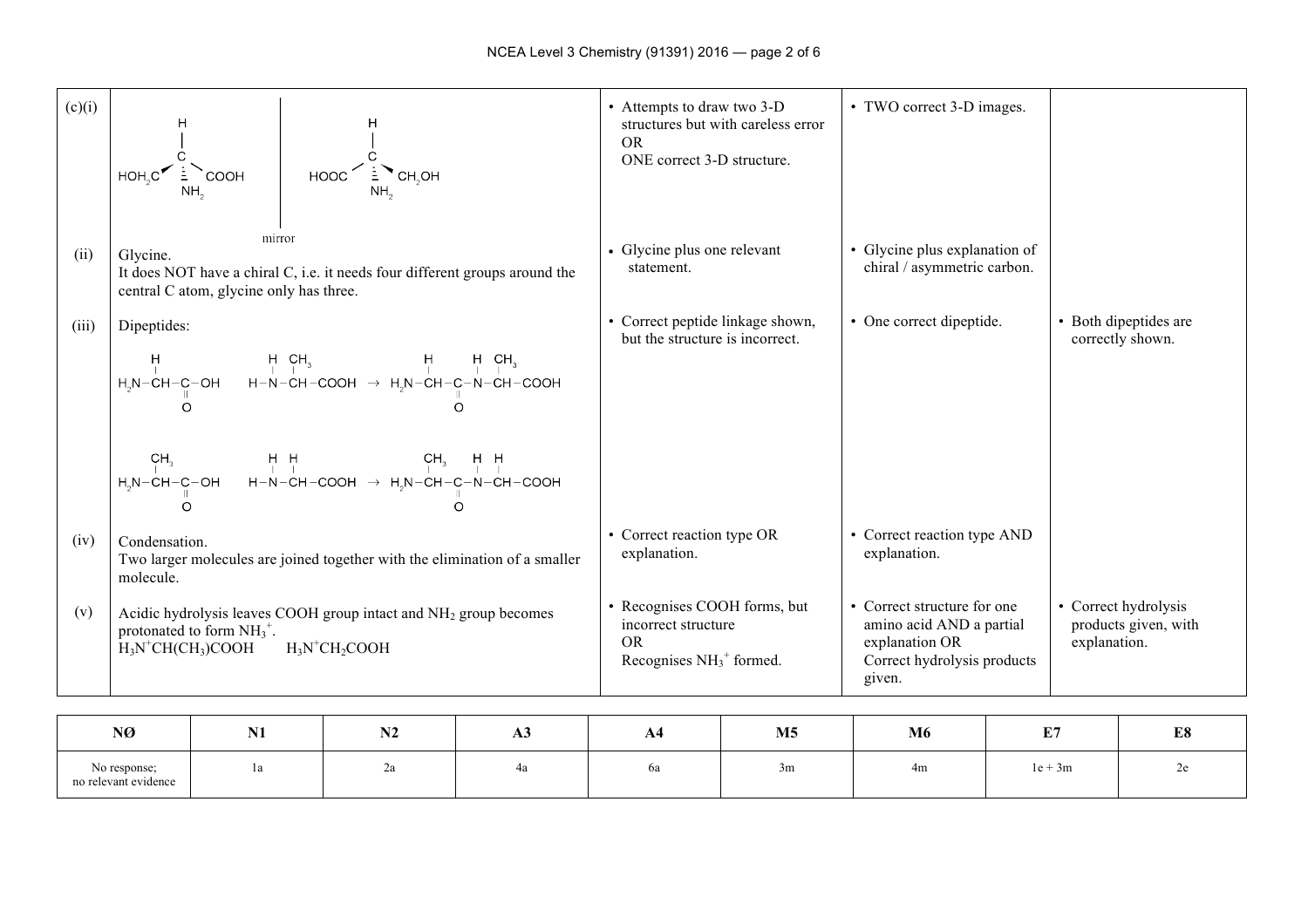| Q             | Evidence                                                                                                                                                                                                                             | Achievement                                                         | <b>Achievement with</b><br>Merit                                              | <b>Achievement with</b><br><b>Excellence</b> |
|---------------|--------------------------------------------------------------------------------------------------------------------------------------------------------------------------------------------------------------------------------------|---------------------------------------------------------------------|-------------------------------------------------------------------------------|----------------------------------------------|
| TWO<br>(a)(i) | Sodium borohydride / $N$ a $BH4$ (accept LiAl $H4$ )                                                                                                                                                                                 | • Correct name or formula<br>of reagent.                            | • Correct name or<br>formula of reagent.<br><b>AND</b>                        |                                              |
| (ii)          | Pentanal will produce a primary alcohol / pentan-1-ol.<br>$CH_3CH_2CH_2CH_2CH_2OH$<br>Pentan-2-one will produce a secondary alcohol / pentan-2-ol.<br>CH <sub>2</sub> CH <sub>2</sub> CH <sub>2</sub> CHCH <sub>2</sub><br><b>OH</b> | • EITHER one correct<br>classification<br>OR one correct structure. | Both alcohols<br>classified.<br><b>AND</b><br>Both structures are<br>correct. |                                              |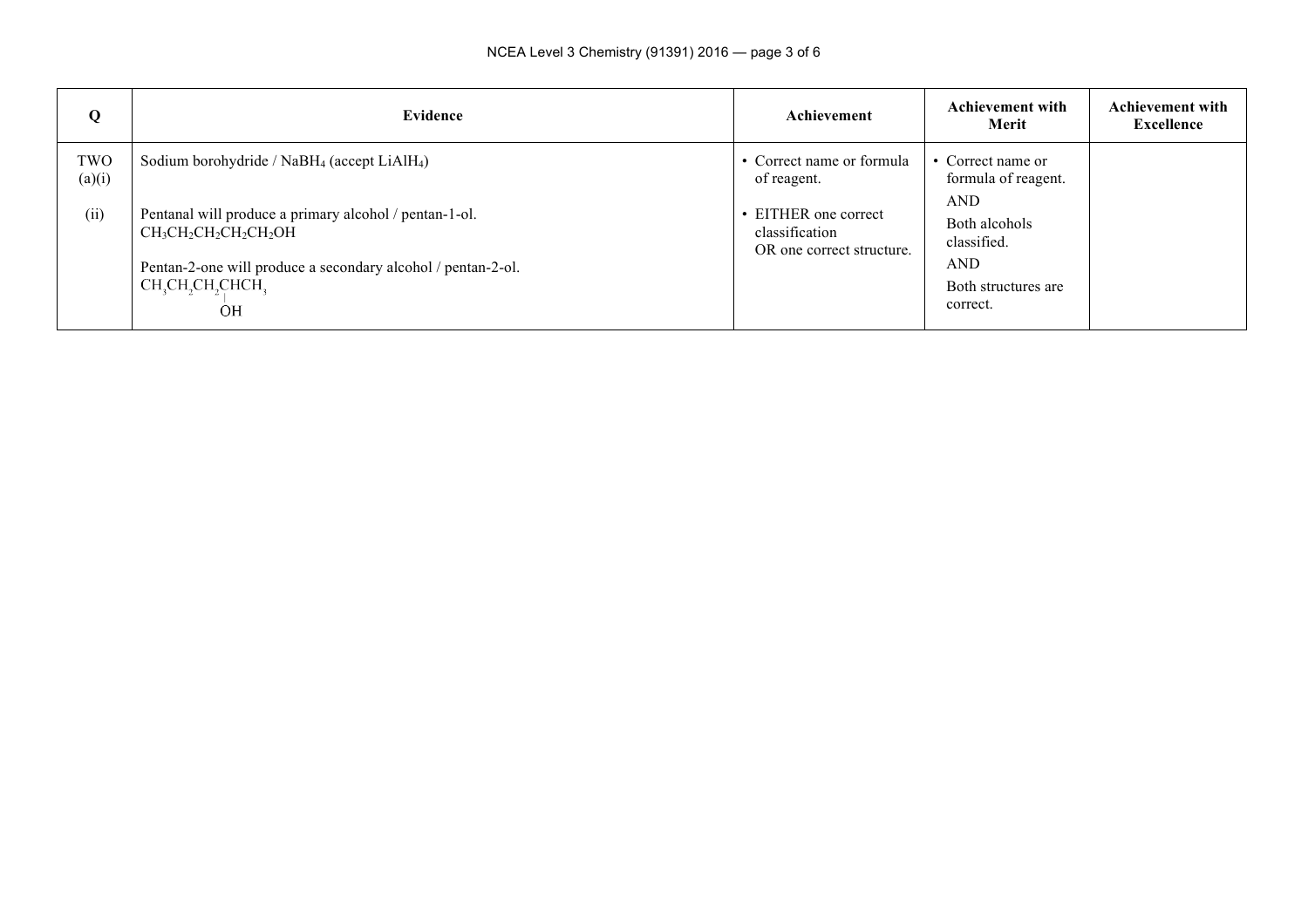| (b)(i) | A: Propan-1-amine. (1-propanamine)<br><b>B</b> : Propanal.<br>C: Propanoyl chloride.<br>D: Propan-2-one. (propanone)                                                                                                                                                                                                                                                                                                                                                                                                                                                                                                                                                                                                                                                                                                                                                                                                                                                                                                                                                                                                                                                                                                                                                           | • THREE correct names.                                                                                                                               |                                                                                                                                                                                                                                                                                 |                                                                                                                                              |
|--------|--------------------------------------------------------------------------------------------------------------------------------------------------------------------------------------------------------------------------------------------------------------------------------------------------------------------------------------------------------------------------------------------------------------------------------------------------------------------------------------------------------------------------------------------------------------------------------------------------------------------------------------------------------------------------------------------------------------------------------------------------------------------------------------------------------------------------------------------------------------------------------------------------------------------------------------------------------------------------------------------------------------------------------------------------------------------------------------------------------------------------------------------------------------------------------------------------------------------------------------------------------------------------------|------------------------------------------------------------------------------------------------------------------------------------------------------|---------------------------------------------------------------------------------------------------------------------------------------------------------------------------------------------------------------------------------------------------------------------------------|----------------------------------------------------------------------------------------------------------------------------------------------|
| (ii)   | A: Propan-1-amine (a primary amine)<br>$CH_3CH_2CH_2NH_2$ (propan-1-amine) will turn moist red litmus paper blue as it is basic.<br>$CH_3CH_2CH_2NH_2 + H_2O \rightarrow CH_3CH_2CH_2NH_3^+ + OH^-$<br>Water: Dissolves in water.<br>Benedict's solution will stay blue as primary amines do not react with Benedict's reagent.<br><b>B</b> : Propanal (An aldehyde)<br>Damp Litmus: No colour change.<br>Water: Dissolves in water.<br>Propanal will react with Benedict's reagent, with the blue solution forming a (copper mirror) /<br>brick red precipitate. Propanoic acid is formed.<br>$CH_3CH_2CHO \rightarrow CH_3CH_2COOH$<br>C: Propanoyl chloride (An acyl chloride)<br>Damp Litmus: Turn blue litmus red<br>Water: Propanoyl chloride will react vigorously with water to produce propanoic acid and<br>hydrogen chloride.<br>$CH_3CH_2COCl + H_2O \rightarrow CH_3CH_2COOH + HCl$<br>Benedict's solution will stay blue as the acyl chloride does not react with the Benedict's, but<br>instead reacts with the water present in the Benedict's solution.<br>D: Propan-2-one (A ketone)<br>CH <sub>3</sub> COCH <sub>3</sub> (propan-2-one)<br>Damp Litmus: No colour change.<br>Water: Dissolves in water.<br>Benedict's solution: No reaction, so stays blue. | • Correct reagent chosen<br>for two substances with<br>incomplete observations.<br><b>OR</b><br>ONE substance correctly<br>identified with equation. | • TWO substances<br>from $A$ , $B$ and $C$<br>correctly identified<br>with accurate<br>observations.<br>• TWO correct<br>equations.<br><b>OR</b><br><b>All FOUR</b><br>substances are<br>correctly identified,<br>with accurate<br>observations and<br>ONE correct<br>equation. | • All chemicals are<br>correctly identified<br>with accurate<br>observations.<br><b>AND</b><br>TWO appropriate<br>symbol equations<br>given. |

| NØ                                   | <b>BT4</b><br>NI | <b>NIA</b><br>NZ. | ДJ | ${\bf A4}$ | M <sub>5</sub> | M6 | $E_{\rm{H}}$<br>щ.                          | E8     |
|--------------------------------------|------------------|-------------------|----|------------|----------------|----|---------------------------------------------|--------|
| No response; no<br>relevant evidence | 1a               | ∠a                | Ja | 4a         | 2m             | 3m | $\ddotsc$<br>with minor error /<br>omission | $\sim$ |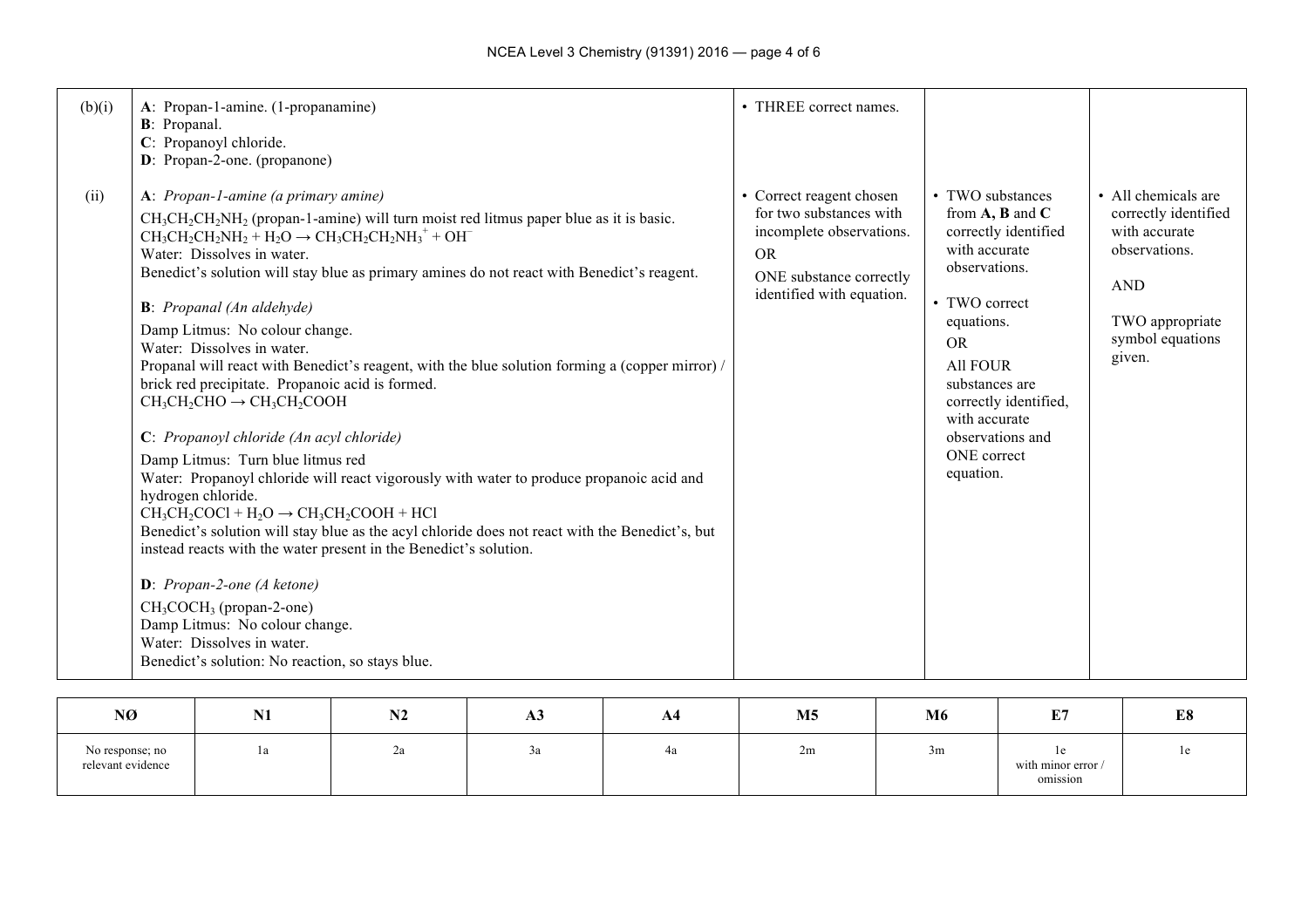| Q                   | <b>Evidence</b>                                                                                                                                                                                                                                                                                                                                                                                                                                                                                                                                                                                                                                                               | Achievement                                              | <b>Achievement with Merit</b>                                       | <b>Achievement with Excellence</b>        |
|---------------------|-------------------------------------------------------------------------------------------------------------------------------------------------------------------------------------------------------------------------------------------------------------------------------------------------------------------------------------------------------------------------------------------------------------------------------------------------------------------------------------------------------------------------------------------------------------------------------------------------------------------------------------------------------------------------------|----------------------------------------------------------|---------------------------------------------------------------------|-------------------------------------------|
| <b>THREE</b><br>(a) | Structures:<br>$SI: CH_3COOCH_2CH_2CH_3$<br>$S2: CH3CH2CH2OH$                                                                                                                                                                                                                                                                                                                                                                                                                                                                                                                                                                                                                 | • Any THREE correct<br>structures.                       | • At least SEVEN correct<br>including ONE fully correct<br>reagent. | • All structures and reagents<br>correct. |
|                     | S3: $CH_3CH=CH_2$<br>$S4$ : $CH_3CH_2CH_2Cl$<br>S5: $CH_3CH(Cl)CH_3$<br>S6: CH <sub>3</sub> COCl<br>S7: CH <sub>3</sub> CONHCH <sub>2</sub> CH <sub>2</sub> CH <sub>3</sub><br>Reagent $1 = H_2O/H^+$ (dilute acid)<br>Reagent $2 = \text{conc. H}^+$ (H <sub>2</sub> SO <sub>4</sub> or H <sub>3</sub> PO <sub>4</sub> )<br>Reagent $3 = NH_3(alc)$ or conc.                                                                                                                                                                                                                                                                                                                 | • Any ONE fully correct<br>reagent.                      |                                                                     |                                           |
| (b)                 | Step 1: Butan-1-ol to but-1-ene.<br>Dehydration reaction (elimination reaction) using conc $H_2SO_4$ .<br>conc $H, SO4$<br>$CH, CH, CH, CH, OH \rightarrow CH, CH, CH=CH,$<br>Step 2: But-1-ene to butan-2-ol.<br>Hydration reaction (addition reaction) using dil. $H_2SO_4 (H^+ / H_2O)$<br>dil $H_2SO_4$<br>$CH_2CH_2CH=CH$ , $\rightarrow$ $CH_2CH_2CH(OH)CH$ ,<br>Major product<br>Step 3: Butan-2-ol (Major product) to butan-2-one.<br>Oxidation reaction of secondary alcohol to from a ketone using<br>$Cr_2O_7^{2-}$ / H <sup>+</sup> under reflux.<br>$Cr_2O_7^{2-}/H^+$<br>$CH_2CH_2CH(OH)CH_3 \rightarrow CH_2CH_2COCH_3$<br>Other workable scheme are possible. | • ONE correct reagent.<br>• ONE correct conversion step. | • Workable scheme, with at least<br>one fully correct reagent.      | • All correct with full<br>understanding. |